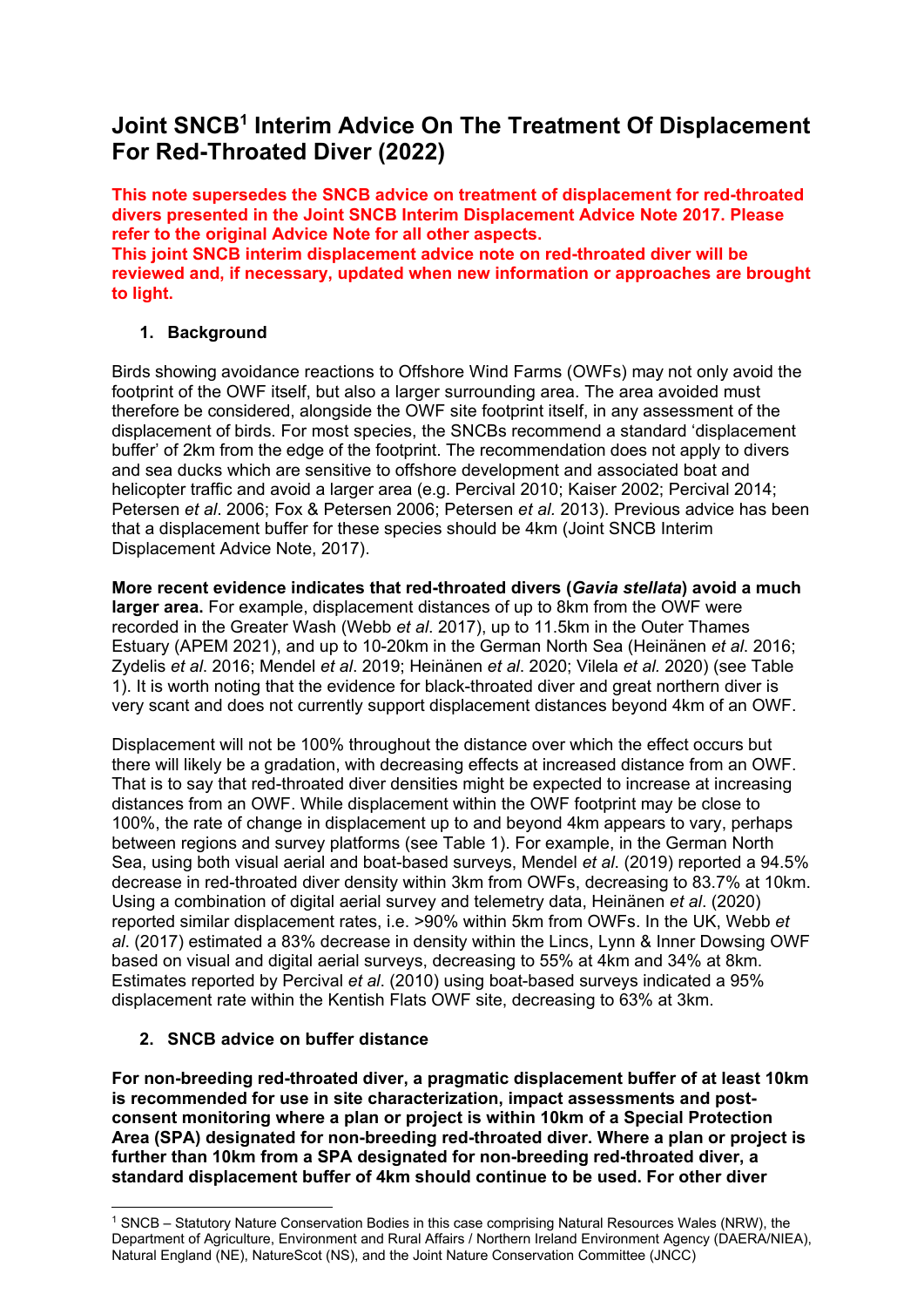#### **species and sea ducks, a standard displacement buffer of 4km should continue to be used (in line with the Joint SNCB Interim Displacement Advice Note, 2017).**

A 10km buffer may not always be necessary in all directions from a wind farm. Discussions around where a 10km buffer is required and where it may be possible to reduce the buffer size should be held with the relevant SNCB(s).

The SNCBs have previously accepted an estimate of red-throated diver displacement at 100% up to 4km, an approach that recognises that displacement may occur up to and beyond 10km but is not 100%. Where a plan or project is within 10km of a SPA designated for non-breeding red-throated diver however, it is necessary to make a more detailed assessment, considering the details of displacement up to, and potentially beyond, 10km with an appropriate gradient agreed with the relevant SNCB which must take account of any local evidence supporting a known displacement rate.

# **3. Advice on siting distance from SPAs in the Southern North Sea**

In light of the latest empirical evidence on the extent of red-throated diver displacement from OWFs, it is recommended that a distance of 10km is maintained between an OWF site and the Outer Thames Estuary and Greater Wash SPAs. This distance has also been recommended in a review of ornithology constraints for future offshore wind leasing by The Crown Estate (MacArthur Green, 2019).

## **Authors**

This advice note was prepared by the Marine Industry Group for ornithology (MIG-Birds), with contributions from the Joint Nature Conservation Committee, Natural Resources Wales, Natural England, NatureScot, and the Department of Agriculture, Environment and Rural Affairs / Northern Ireland Environment Agency











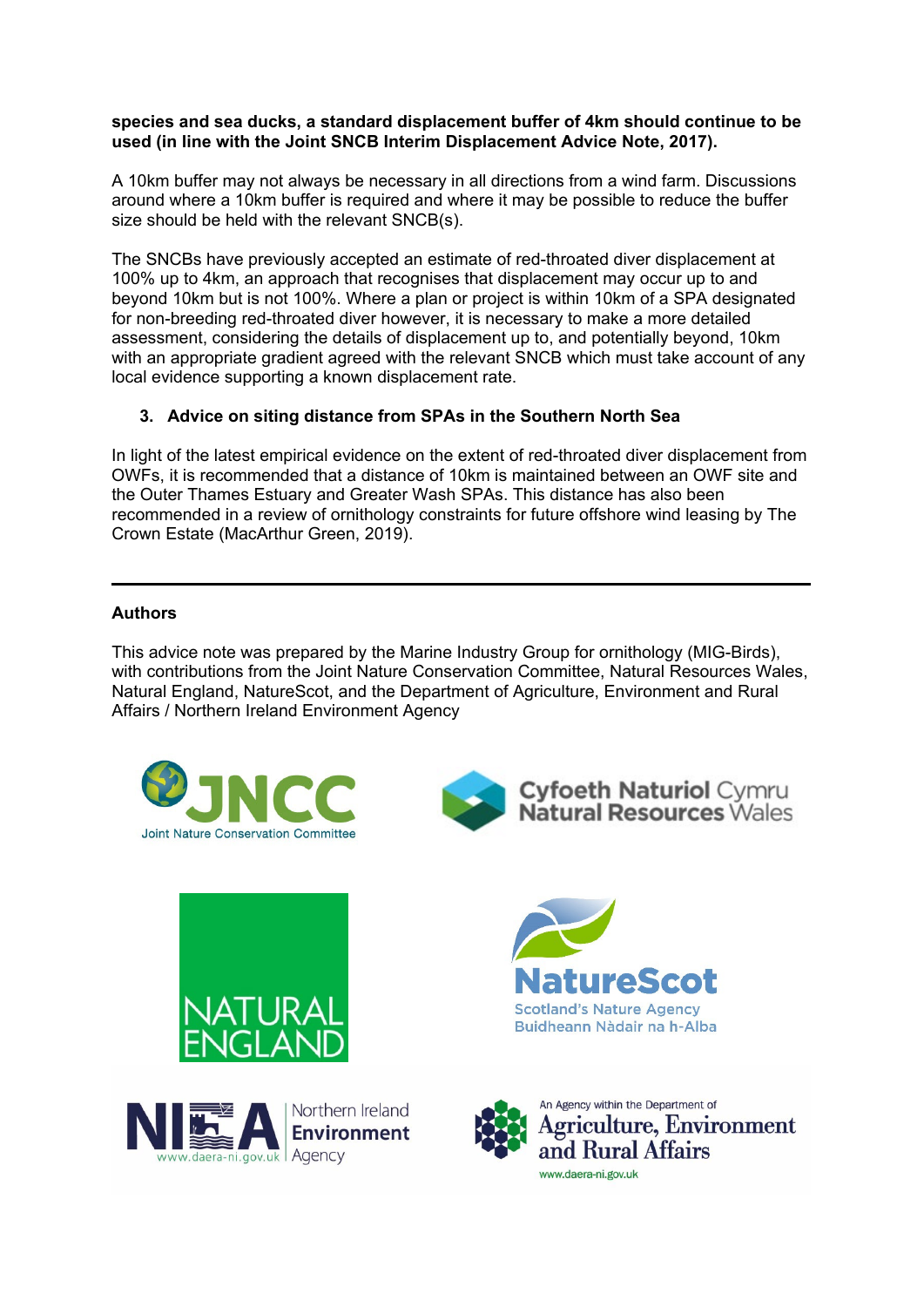#### **References**

- Allen, S., Banks, A.N., Caldow, R.W.G., Fraying, T., Kershaw, M. & Rowell, H. (2019). Developments in understanding of red-throated diver responses to offshore wind farms in marine Special Protection Areas. In: Humphreys, J. & Clark, R.W.E. (eds.) *Marine Protected Areas: Science, Policy and Management*. Amsterdam: Elsevier, pp. 573-586
- APEM (2015). London Array Additional Analysis. APEM report to London Array Limited.
- APEM (2021). Final Ornithological Monitoring report for London Array Offshore Windfarm 2021. January 2021.
- Burt, M.L., Mackenzie, M.L., Bradbury, G. & Darke, J. (2017). Investigating Effects of Shipping on Common Scoter and Red-Throated Diver Distributions in Liverpool Bay SPA. Research report submitted by CREEM University of St Andrews and WWT (Consulting) Limited to Natural England.
- Fox, A.D. & Petersen, I.K. (2006). Assessing the degree of habitat loss to marine birds from the development of offshore wind farms. In: Boere, C.A., Colquhoun, I., Stroud, D. (eds*.*) *Waterbirds around the world*. A global overview of the conservation, management and research of the world's waterbird flyways, pp. 801-804.
- Heinänen, S., Zydelis, R., Dorsch, M., Nehls, G., Kleinschmidt, B., Quillfeldt, P. & Morkūnas, J. (2016). Distribution modelling of Red-throated diver based on aerial digital surveys and hydrodynamics. Presentation given at International Workshop on Red-throated Divers, Hamburg, 24-25 November 2016.
- Heinänen, S., Žydelis, R., Kleinschmidt, B., Dorsch, M., Burger, C., Morkūnas, J., Quillfeldt, P. & Nehls, G. (2020). Satellite telemetry and digital aerial surveys show strong displacement of red-throated divers (*Gavia stellata*) from offshore wind farms. *Marine Environmental Research*, 104989.
- Kaiser, M.J. (2002). Predicting the displacement of common scoter *Melanitta nigra* from benthic feeding areas due to offshore windfarms. Centre for Applied Marine Sciences, University of Wales, Bangor.
- MacArthur Green (2019). Review of Ornithology constraints for Offshore Windfarm Leasing in Areas 3 (Yorkshire Coast) and 4 (The Wash). Report to the Crown Estate
- Mendel, B., Kotzerka, J., Sommerfeld, J., Schwemmer, H., Sonntag, N. & Garthe, S. (2014). Effects of the Alpha Ventus offshore test site on distribution patterns, behaviour and flight heights of seabirds. In: Beiersdorf, A., Radecke, A. (Eds.), Ecological Research at the Offshore Windfarm Alpha Ventus - Challenges, Results and Perspectives. Springer Spektrum, pp. 95-110
- Mendel, B., Schwemmer, P., Peschko, V., Müller, S., Schwemmer, H., Mercker, M. & Garthe, S. (2019). Operational offshore wind farms and associated ship traffic cause profound changes in distribution patterns of Loons (*Gavia* spp.). *Journal of Environmental Management*, Vol. 231, pp. 429-438.
- Percival, S. (2010). Kentish Flats Offshore Wind Farm: Diver Surveys 2009-10. On behalf of Vattenfall Wind Power.
- Percival, S. (2013). Thanet Offshore Wind Farm Ornithological Monitoring 2012-2013. Vattenfall & Royal Haskoning.
- Percival, S. (2014). Kentish Flats Offshore Wind Farm: Diver Surveys 2011-12 and 2012-13. On behalf of Vattenfall Wind Power.
- Petersen, I.K., Christensen, T.K., Kahlert, J., Desholm, M. & Fox, A.D. (2006). Final results of bird studies at the offshore wind farms at Nysted and Horns Rev, Denmark. NERI Report, commissioned by DONG energy and Vattenfall A/S 2006.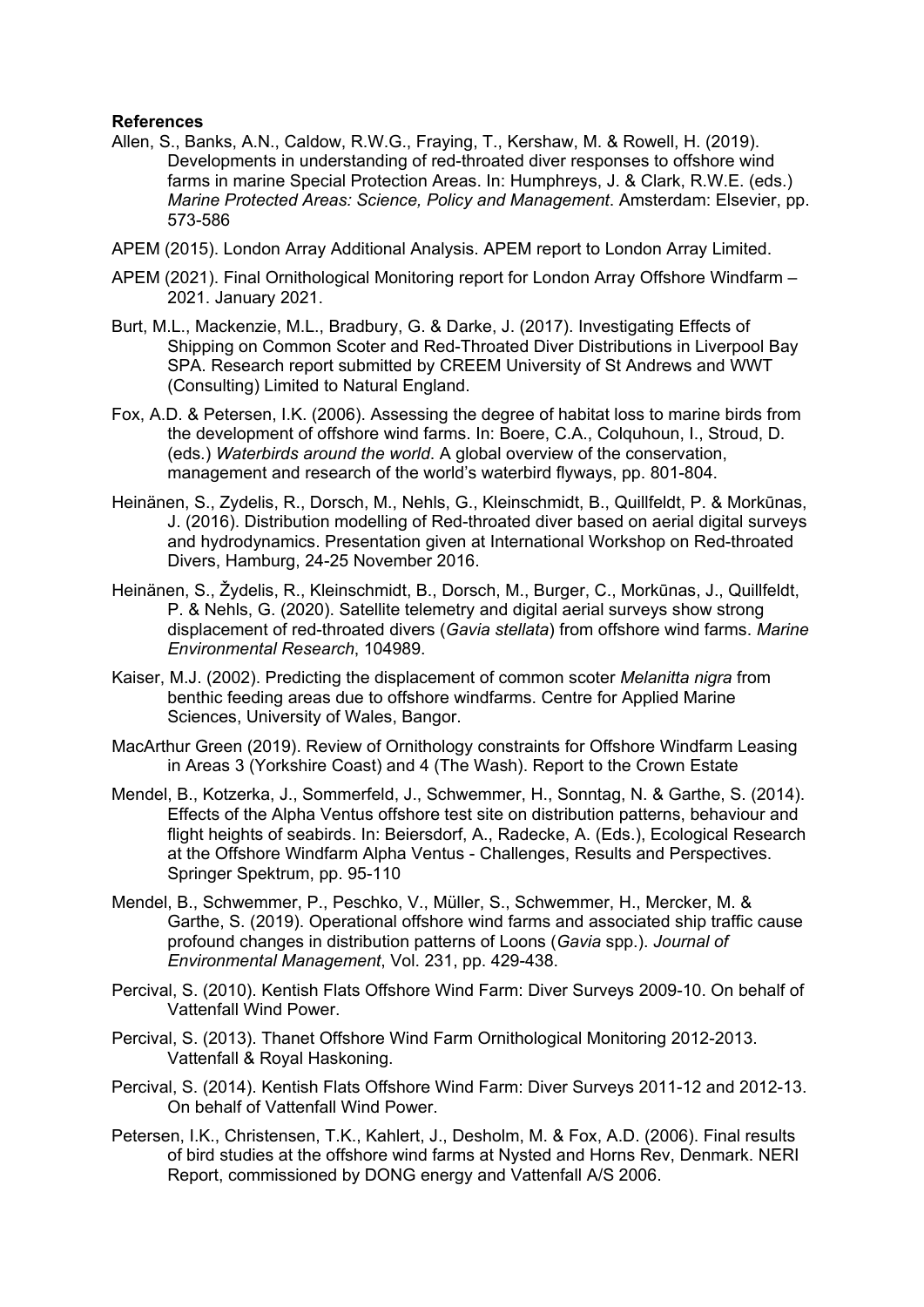- Petersen, I.K., Mackenzie, M. L., Rexstad, E., Kidney, D. & Nielsen R. D. (2013). Assessing cumulative impacts on Long-tailed duck for the Nysted and Rodsand II offshore wind farms. Report commissioned by E.ON Vind Sverige AB. Arhus University, DCE – Danish Centre for Environment and Energy, 28 pp.
- Petersen, I.K., Nielsen, R.D., Mackenzie, M.L. (2014). Post-construction Evaluation of Bird Abundances and Distributions in the Horns Rev 2 Offshore Wind Farm Area, 2011 and 2012. Report commissioned by DONG Energy. Aarhus University.
- Vilela, R., Burger, C., Diederichs, A., Nehls, G., Bachl, F., Szostek, L., Freund, A., Braasch, A., Bellebaum, J., Beckers, B. & Piper, W. (2020) Divers (*Gavia* spp.) in the German North Sea: Changes in Abundance and Effects of Offshore Wind Farms. A study into diver abundance and distribution based on aerial survey data in the German North Sea. February 2020. Prepared for Bundesverband der Windparkbetreiber Offshore e.V.
- Webb, A., Irwin, C., Mackenzie, M., Scott-Hayward, L., Caneco, B. & Donovan, C. (2017). Lincs Wind Farm: Third Annual Post-Construction Aerial Ornithological Monitoring Report. HiDef Aerial Surveying Ltd report to Lincs Wind Farm Ltd.
- Welcker, J. & Nehls, G. (2016). Displacement of seabirds by an offshore wind farm in the North Sea. *Marine Ecology Progress Series*, Vol. 554, pp. 173-182.
- Zydelis, R., Heinänen, S., Dorsch, M., Nehls, G., Kleinschmidt, B., Quillfeldt, P. & Morkūnas, J. (2016). High mobility of Red-throated Divers revealed by satellite telemetry. Presentation given at International Workshop on Red-throated Divers, Hamburg, 24- 25 November 2016.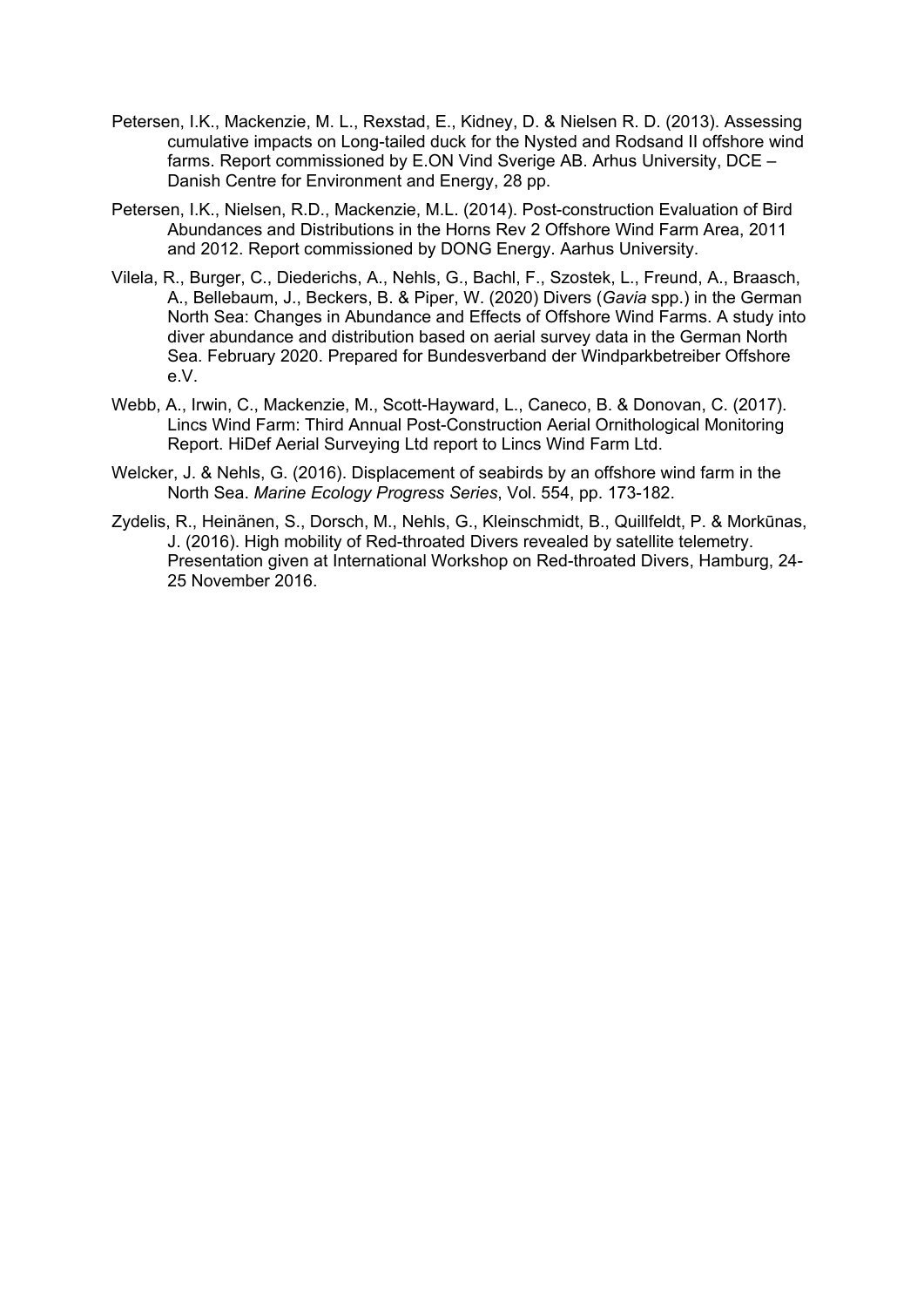**Table 1. Summary of displacement evidence for red-throated diver in the North Sea (updated from Allen** *et al***. 2019)** 

| <b>Wind farm</b><br>(country)             | <b>Survey</b><br>method <sup>1</sup> | <b>Displacement</b><br>extent | <b>Displacement</b><br>magnitude within<br><b>OWF</b> | Displacement magnitude in<br><b>buffers</b>                                                                                                    | <b>Time</b><br>frame <sup>2</sup> | <b>Reference</b>          |
|-------------------------------------------|--------------------------------------|-------------------------------|-------------------------------------------------------|------------------------------------------------------------------------------------------------------------------------------------------------|-----------------------------------|---------------------------|
| Horns Rev I<br>(DEN)                      | <b>VAS</b>                           | $2-4km$                       | 100%                                                  |                                                                                                                                                | 1999-2005                         | Petersen et al.<br>(2006) |
| <b>Nysted</b><br>(DEN)                    | <b>VAS</b>                           | $0-2km3$                      |                                                       |                                                                                                                                                | 1999-2005                         | Petersen et al.<br>(2006) |
| Alpha<br>Ventus<br>(GER)                  | Boat +<br><b>VAS</b>                 | $\blacksquare$                | 100%                                                  | $\blacksquare$                                                                                                                                 | 2000-2008;<br>2010-2012           | Mendel et al. (2014)      |
| <b>Multiple</b><br>North Sea<br>(GER)     | Boat +<br>VAS +<br><b>DAS</b>        | $16.5$ km <sup>4</sup>        |                                                       | • Effect of OWFs alone:<br>$3km = 94.5\%$ ; 10km = 83.7%<br>• Effect of both OWFs &<br>vessels <sup>5</sup> :<br>$3km = 70.8\%$ ; 10km = 44.5% | 2000-2013;<br>2015-2017           | Mendel et al. (2019)      |
| Kentish<br>Flats (UK)                     | Boat                                 | 3km                           | 95%                                                   | $500m = 87\%$ ; 1km = 76%; 2km<br>$= 61\%$ ; 3km = 63%                                                                                         | 2001-2009                         | Percival (2010)           |
| Kentish<br>Flats (UK)                     | <b>Boat</b>                          | <b>OWF</b> footprint          | 89-94%                                                | No significant decrease up to<br>3km                                                                                                           | 2001-2013                         | Percival (2014)           |
| Multiple<br>North Sea<br>(GER)            | $VAS +$<br><b>DAS</b>                | 8.5-10.2km                    | $\blacksquare$                                        |                                                                                                                                                | 2001-2018                         | Vilela et al. (2020)      |
| Thanet<br>(UK)                            | Boat                                 | <b>OWF</b> footprint          | 73%                                                   | No significant decrease up to<br>2km                                                                                                           | 2004-2012                         | Percival (2013)           |
| Lincs, Lynn<br>& Inner<br>Dowsing<br>(UK) | $VAS +$<br><b>DAS</b>                | 8km                           | $83%$ <sup>6</sup>                                    | $4km = 55\%$ ; $8km = 34\%$                                                                                                                    | 2004-2016                         | Webb <i>et al.</i> (2017) |